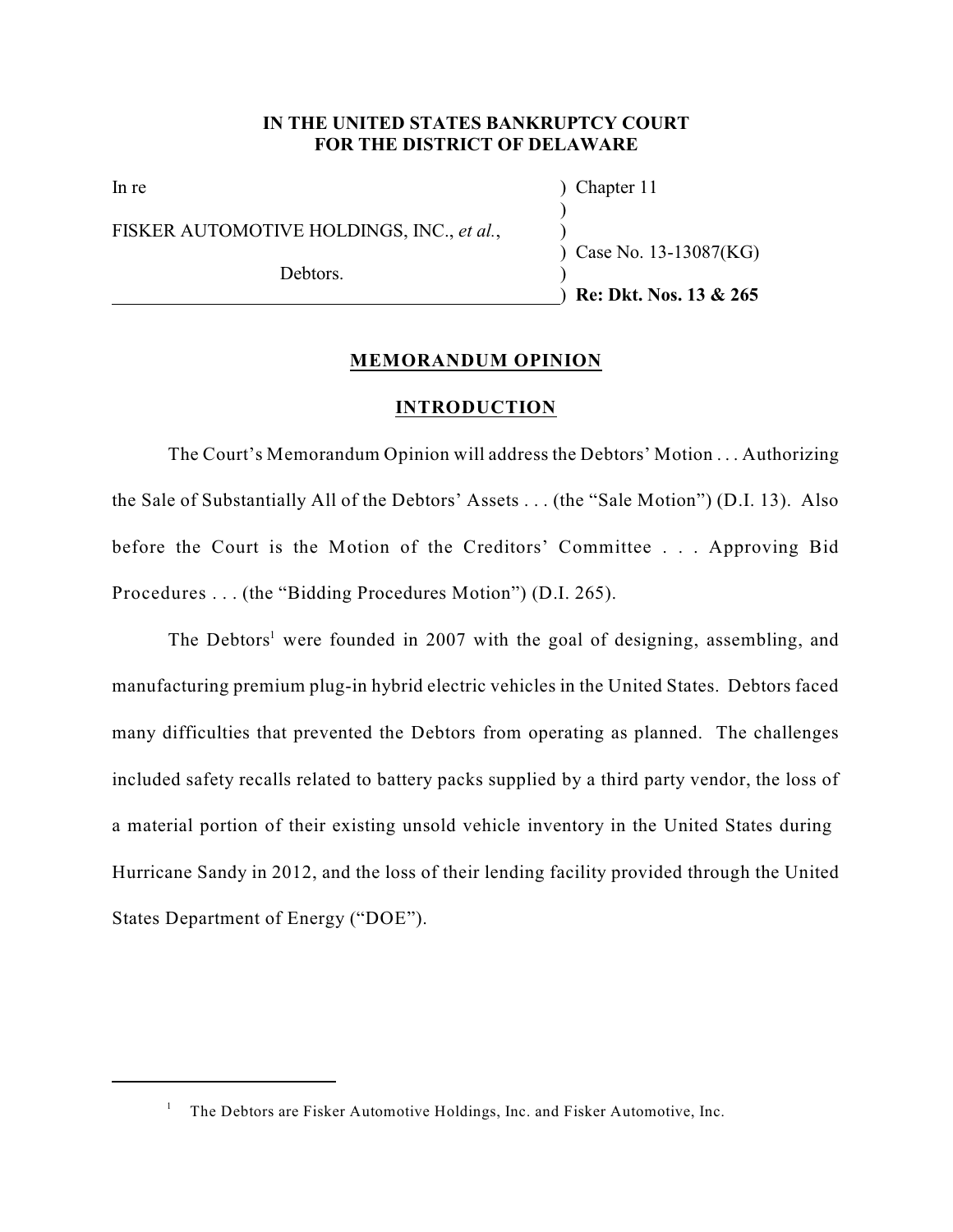### **JURISDICTION**

1. The Court has jurisdiction over this matter pursuant to 28 U.S.C. §§ 157 and 1334 and the Amended Standing Order of Reference from the United States District Court for the District of Delaware, dated February 29, 2012. This matter is a core proceeding within the meaning of 28 U.S.C. § 157(b)(2), and the Court may enter a final order consistent with Article III of the United States Constitution.

2. Venue is proper pursuant to 28 U.S.C. §§ 1408 and 1409.

3. The statutory bases for the relief requested are Sections 105, 363 and 265 of the Bankruptcy Code, and Bankruptcy Rules 2002, 6004 and 6006.

# **UNCONTESTED FACTS**

The following facts are uncontested and will describe the origination and essence of the conflict at hand.

1. The Debtors expressly filed these cases to accomplish the sale of substantially all their assets to Hybrid Tech Holdings, LLC ("Hybrid") and then to administer these chapter 11 estates through the Debtors' proposed chapter 11 plan of liquidation.

2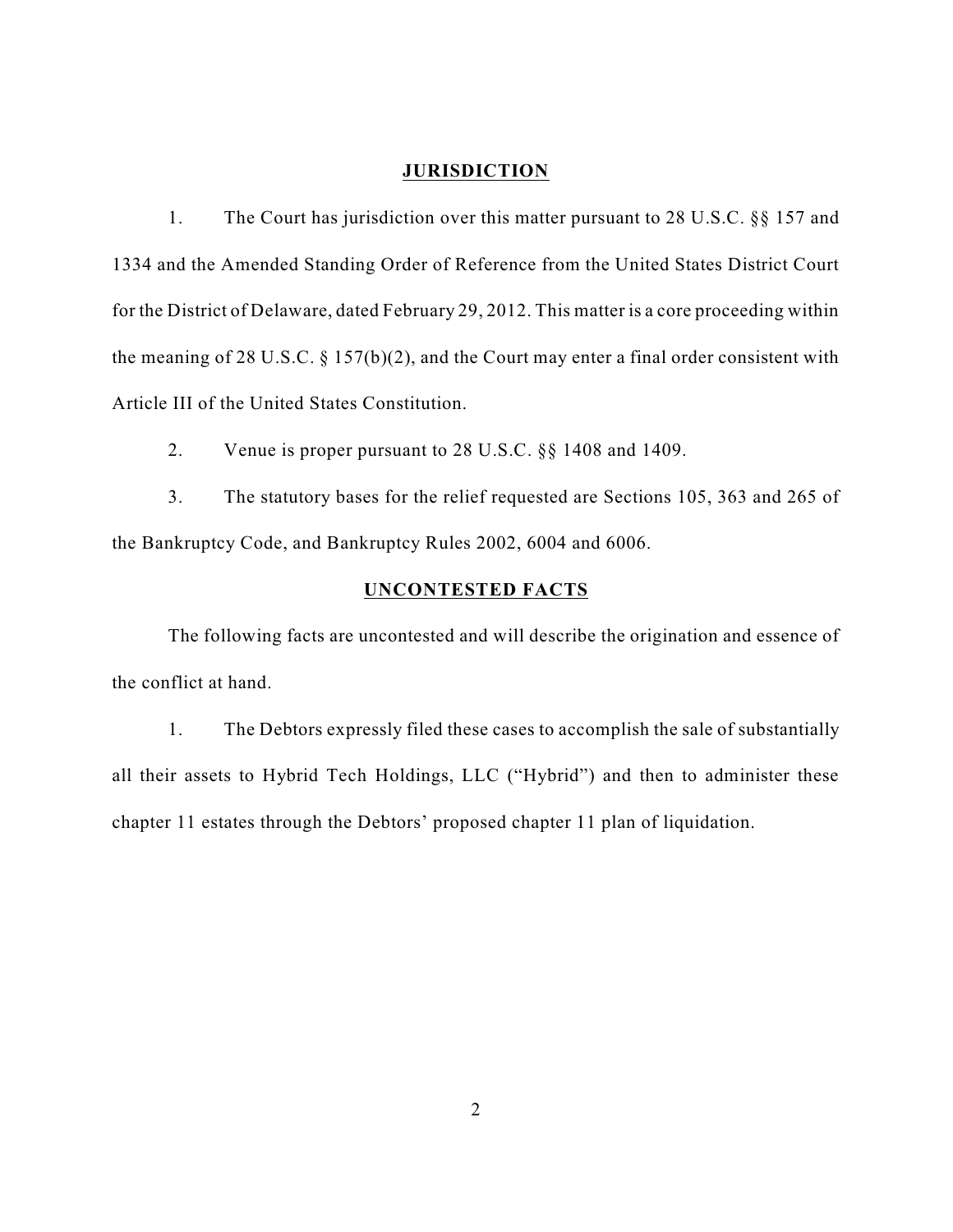2. As of the Petition Date, November 22, 2013, the Debtors had approximately \$203.2 million in indebtedness and related obligations outstanding. As of the Petition Date, the obligations outstanding under these facilities, excluding accrued interest, were estimated at the following amounts:

|                                              | \$ millions   |
|----------------------------------------------|---------------|
| Senior Loan Agreement (DOE)                  | 168.5         |
| Silicon Valley Bank Working Capital Facility | 6.6           |
| Delaware Economic Development Agency         | 12.5          |
| <b>Related Party Notes</b>                   | 15.6          |
|                                              | Total \$203.2 |

3. Debtors and the United States of America, through DOE, are parties to that certain Loan Arrangement and Reimbursement Agreement, dated as of April 22, 2010 (as amended, supplemented or otherwise modified, "Senior Loan Agreement"). Pursuant to the Senior Loan Agreement, DOE agreed to, among other things: (a) arrange for the Federal Financing Bank ("FFB") to purchase notes from Fisker Automotive in an amount not to exceed \$169.3 million to fund the development, commercial production, sale and marketing, and all related engineering integration of the Debtors' "Karma" model automobile, the Debtors' premium-priced PHEV (the "Karma Lending Facility"); and (b) arrange for FFB to purchase notes from Fisker Automotive in an amount not to exceed \$359.4 million to fund the development, commercial production, sale and marketing of the Debtors' "Nina" model automobile, a moderately priced version of the Karma, including the establishment and construction of an assembly and production site in the United States (the "Nina Lending Facility," and together with the Karma Lending Facility, the "Senior Loan Facility").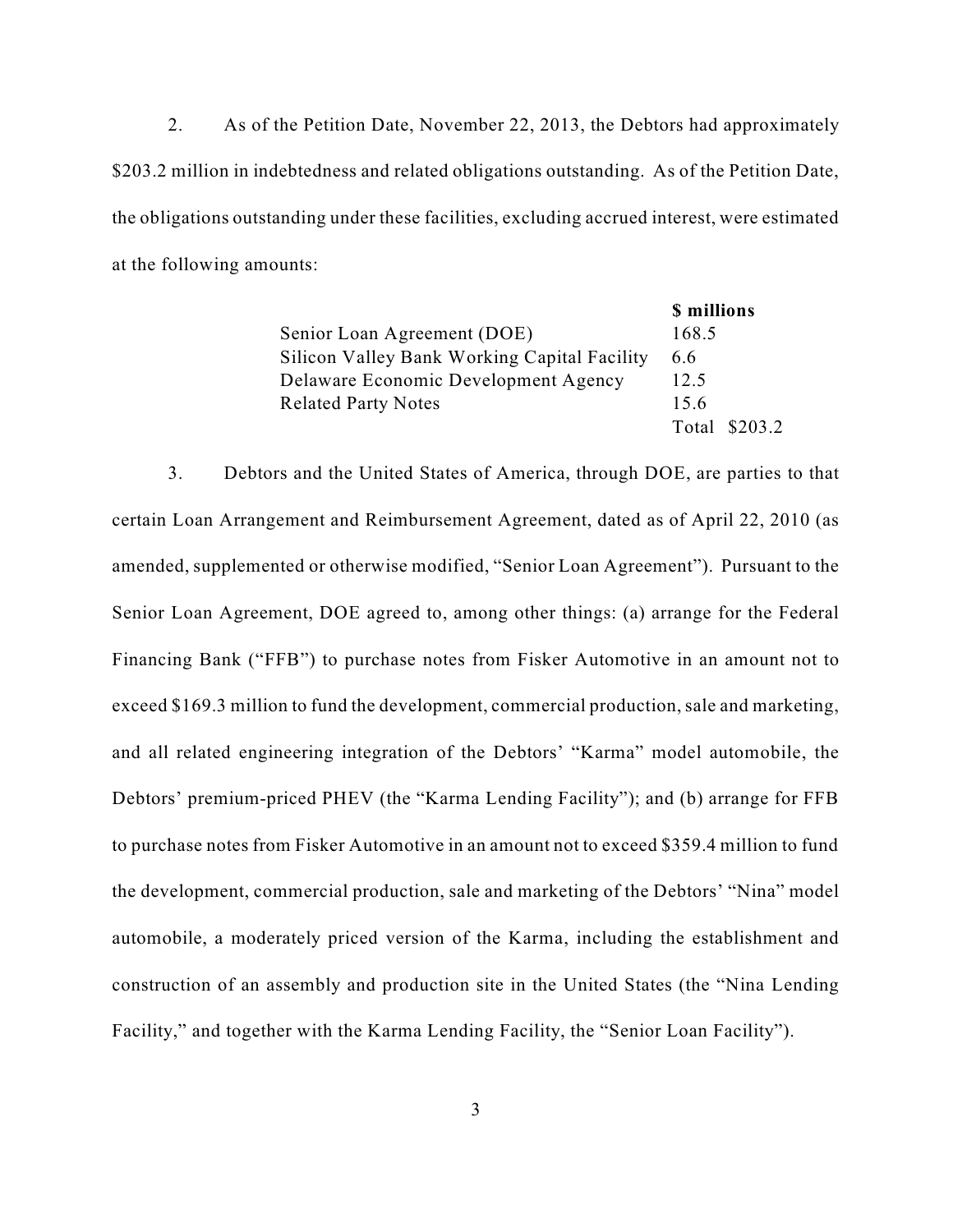4. On October 11, 2013, Hybrid purchased DOE's position of outstanding principal of \$168.5 million (\$.15/\$1.00) under the Senior Loan Facility for \$25 million and, for all practicable purposes, succeeded to DOE's position as the Debtors' senior secured lender.

5. With the Senior Loan sale by DOE to Hybrid, the Debtors entered into discussions with Hybrid regarding Hybrid's potential acquisition of the Debtors' assets through a credit bid of all or part of the Senior Loan. These discussions led to the Asset Purchase Agreement, pursuant to which Hybrid proposes to acquire substantially all of the assets of Debtors for consideration which includes \$75 million in the form of a credit bid. The Debtors determined that a sale to a third party other than Hybrid was not reasonably likely to generate greater value than the Debtors' proposed sale transaction or advisable under the facts and circumstances of these chapter 11 cases. The DOE Loan purchase made Hybrid the Debtors' senior secured lender holding approximately \$168.5 million in claims. What collateral is thereby secured remains at issue.

6. The Debtors decided that the cost and delay arising from a competitive auction process or pursuing a potential transaction with an entity other than Hybrid would be reasonably unlikely to increase value for the estates. The Sale Motion therefore reflects Debtors' decision to sell its assets to Hybrid through a private sale.

7. The Official Committee of Unsecured Creditors(the "Committee" opposesthe Sale Motion and is seeking an auction along the lines contained in the Bidding Procedures Motion. In particular, the Committee opposes Hybrid's right to credit bid. The Committee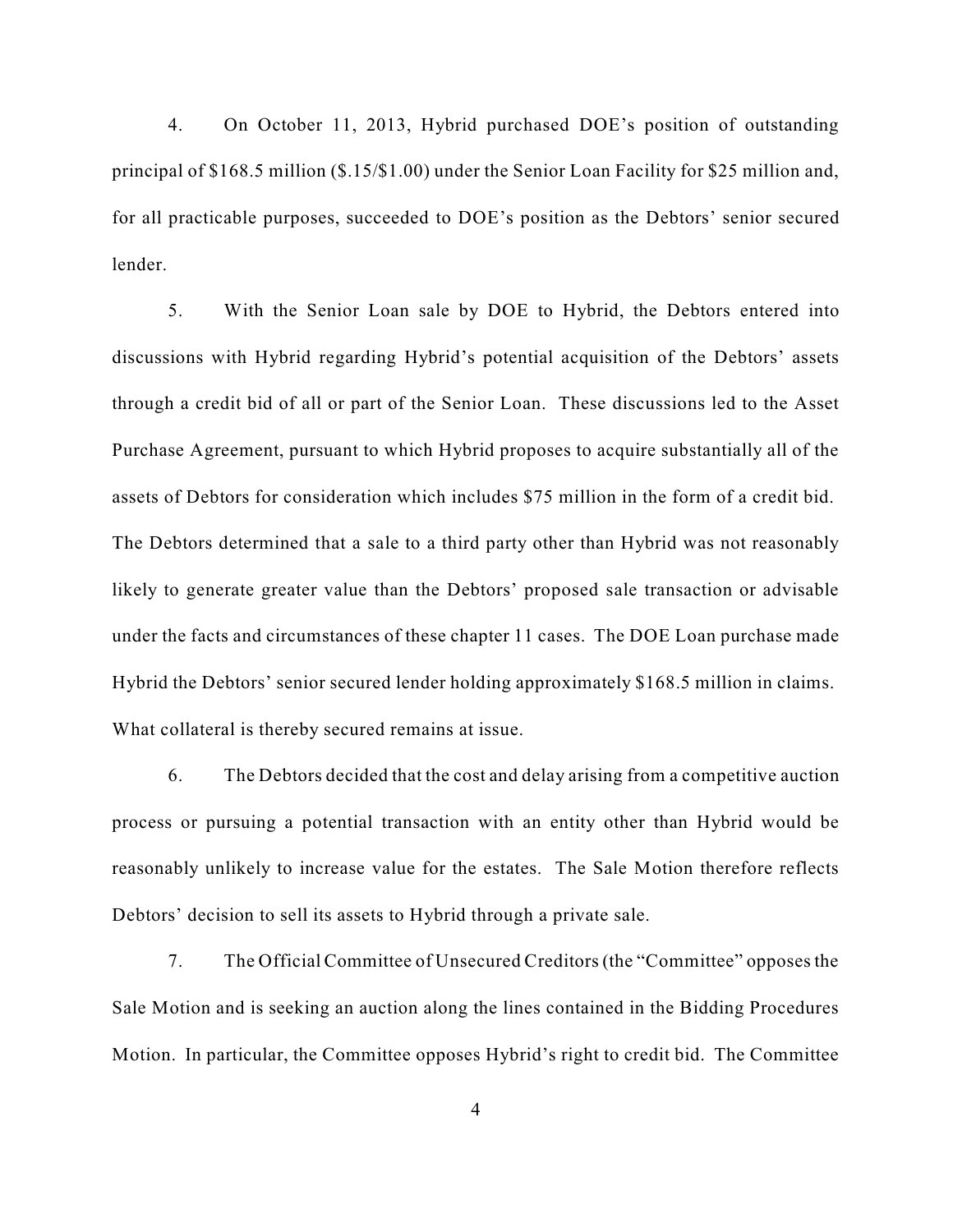has proposed an alternative to the Hybrid private sale: an auction with Wanxiang America Corporation ("Wanxiang").

8. While the offers are evolving and improving, the Wanxiang proposal at the time the Sale Motion was pending was extremely attractive both economically and in its significant non-economic terms. The Committee strongly endorsed Waxiang's participation in an auction.

9. At the hearing on January 10, 2014, at which the Court was to consider the Sale Motion and the Bidding Procedures Motion, the Debtors and the Committee announced on the record an agreement to limit the areas of dispute. The Debtors and the Committee agreed that (emphasis supplied):

## Stipulated Agreements

First, **the Debtors and the Committee agree** that, based on all the events that have transpired since the commencement of these cases, and especially the recent bid by Wanxiang, it now does appear to both parties that if Hybrid's ability to credit bid is limited as the Committee has asked, specifically that **if at any auction Hybrid either would have no right to credit bid or its credit bidding were capped at \$25 million, there is a strong likelihood that there would be an auction that has a material chance of creating material value for the estate over and above the present Hybrid bid**. That auction would, of course, be open to all qualified bidders, and certainly to include Hybrid and Wanxiang and possibly others.

Second, **if Hybrid's ability to credit bid is not capped, it appears to both the Debtors and the Committee that there is no realistic possibility of an auction**, as we have no reason to believe that Wanxiang or anyone else would bid more than the amount of Hybrid's asserted secured claims.

Third, **we agree that limiting of Hybrid's ability to credit bid, for these reasons alone, would likely foster and facilitate a competitive bidding environment,** as those words were used by the Third Circuit in Philadelphia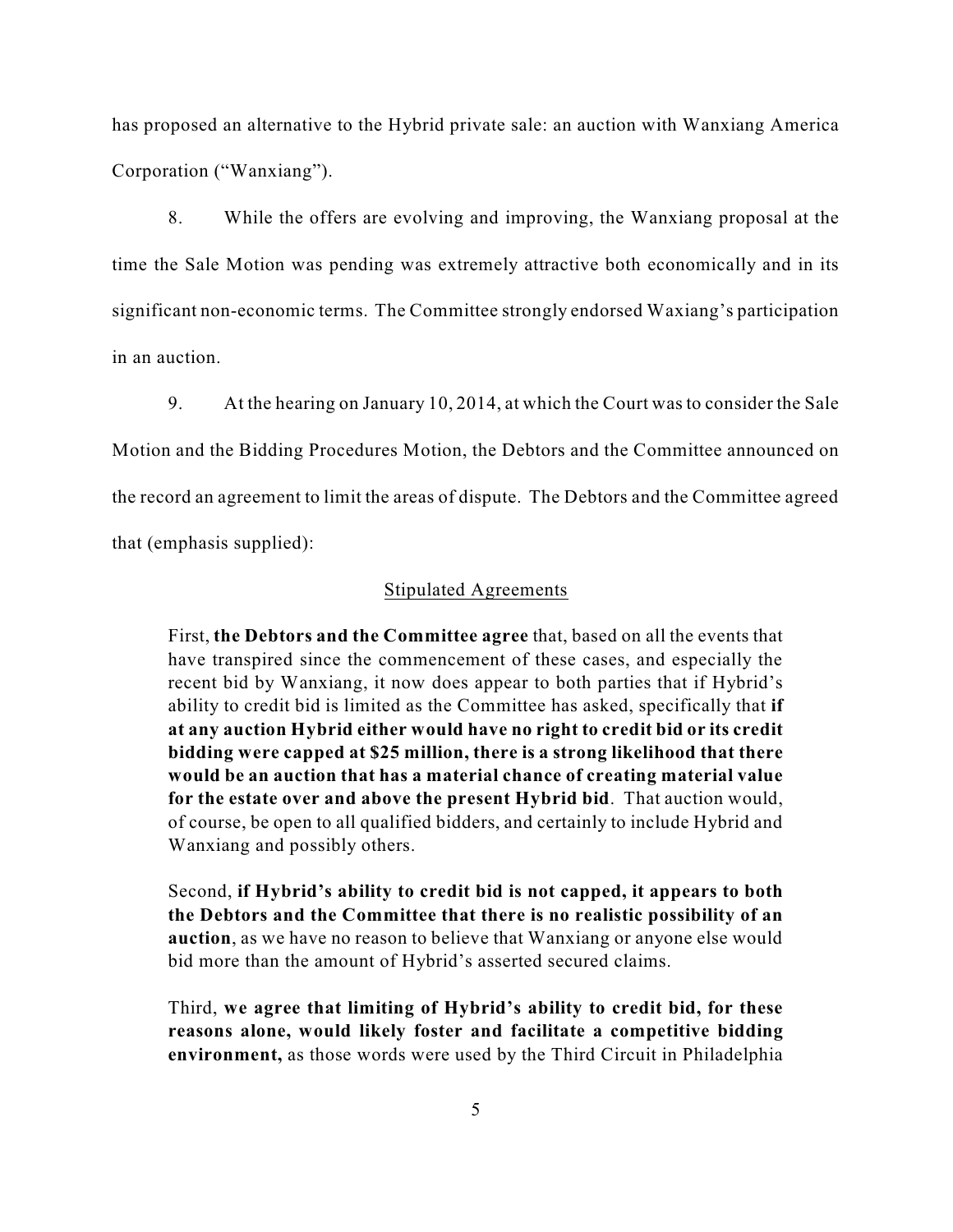Newspapers, and that such a competitive bidding environment would likely result in material benefit to the estate.

Fourth, all of the work here has shown to both the Debtors and the Committee that the highest and best value for the estate is achieved only in the sale of all of the Fisker assets as an entirety.

Fifth, based on all the work that has been done by all parties and a constructive and collaborative exchange of views and information as appropriate in Chapter 11, we each also believe that **within that entirety of the assets offered for sale are (i) material assets that we believe consist of properly perfected Hybrid collateral, (ii) material assets that are not subject to properly perfected liens in favor of Hybrid and (iii) material assets where there is a dispute as to whether Hybrid has a properly perfected lien,** which dispute is not likely subject to quick or easy resolution. We may not agree on exactly where those lines are drawn between those three groups in certain respects. And we may not agree as to the allocation of value between these groups in all respects. But we agree that there are material assets in each category.

\* \* \*

As our eighth agreement, the Committee agrees that if, based on these agreements and such other evidence and argument by all parties at today's hearing consistent in respects with these agreements, **the Court rules that there is no basis to limit Hybrid's ability to credit bid as proposed, the Committee will withdraw all of its oppositions to the Debtors' present sale,** DIP loan, plan and related motions as they are currently proposed, conditioned of course on Hybrid confirming its most recent proposal still stands and is not conditioned in any respect on plan acceptance or other such formality.

Finally, Judge, as to our ninth and final agreement . . .

Based upon the agreements reached, the Debtors and the Committee ask the Court to rule on whether Hybrid's ability to credit bid should be limited exclusively based on the Committee's positions that: (i) credit bidding should not be permitted here given that a material portion of the assets to be sold in their entirety are not subject to a property perfected lien in favor of Hybrid or are subject to lien in favor of Hybrid which is in bona fide dispute, which dispute cannot be quickly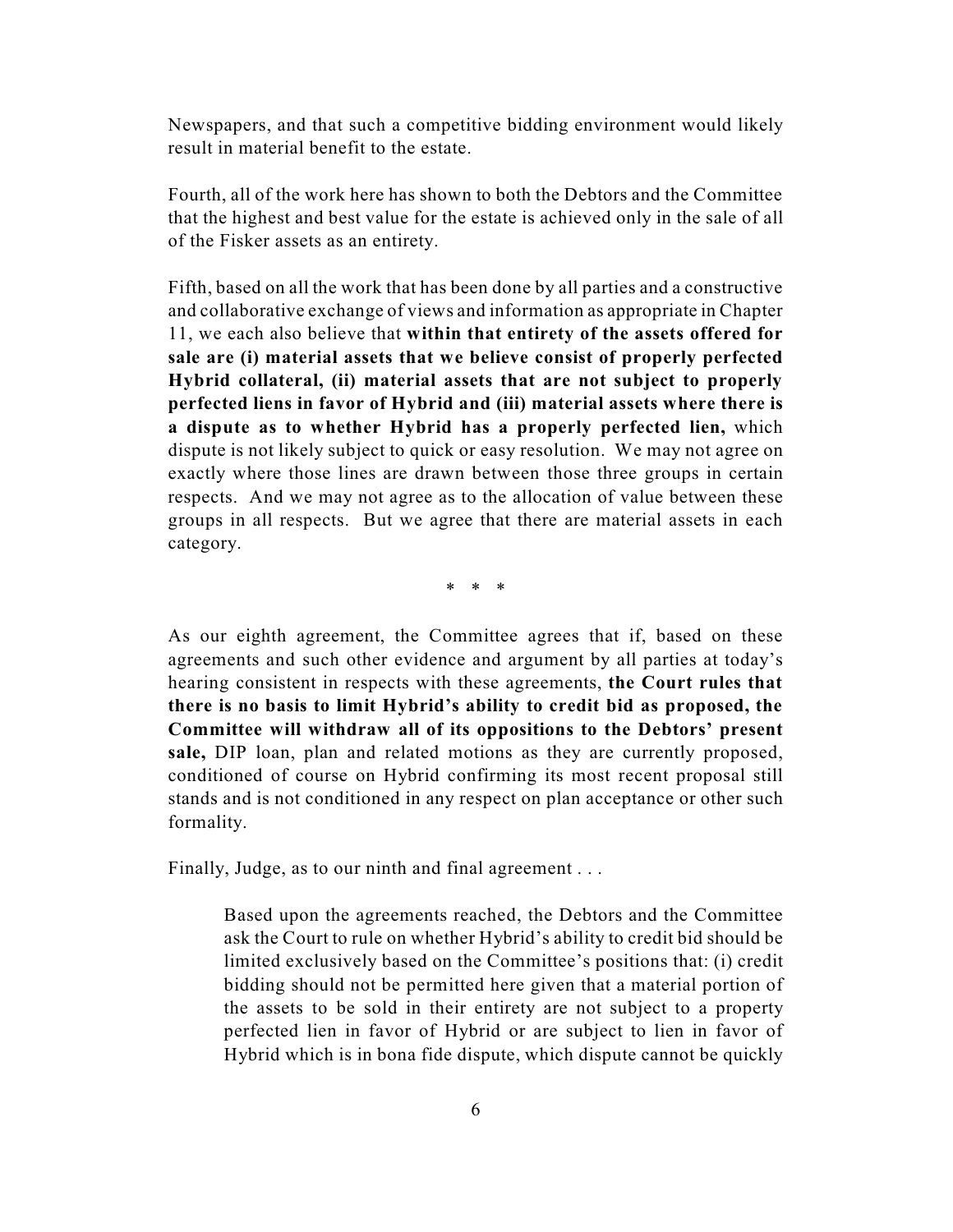and easily resolved or (ii) "cause" exists because limiting the credit bid will facilitate an open and fully competitive cash auction or (iii) "cause" exists because the Debtors' assets to be sold in their entirety include encumbered, unencumbered and disputed assets. The Committee will not seek a limitation on the credit bid for any other basis. To be clear, there is a disagreement between the parties on whether, as a matter of law, the Court can limit the credit bid under these circumstances. Based upon the agreements reached, the Debtors and the Committee will not present further argument or evidence on these issues, but will be able to respond to direct inquiries from the Court. Moreover, the Debtors and the Committee may also respond to oppositions to their respective positions; however, the Committee's response to an opposition by a third party shall not in and of itself constitute an opposition to the Debtors' position.

10. The Stipulated Agreements are highly significant to the credit bidding issue.

If Hybrid is entitled to credit bid more than \$25 million at an auction, Wanxiang will not participate - and there will be no auction.

11. Wanxiang has made it clear it is prepared to increase its bid if there is an auction.

### **DISCUSSION**

The Sale Motion and the Bidding Procedures Motion require the Court to determine whether Hybrid is entitled to credit bid its claim and, if so, whether the Court may properly limit, or cap, the amount that Hybrid may credit bid. If the answer to the second question, the capping of the credit bid, is "no," it is clear there will be no auction. The Committee will withdraw its objection to the Sale Motion and Hybrid will have a clear path to purchase the Debtors' assets in a private sale, subject to the Court's approval.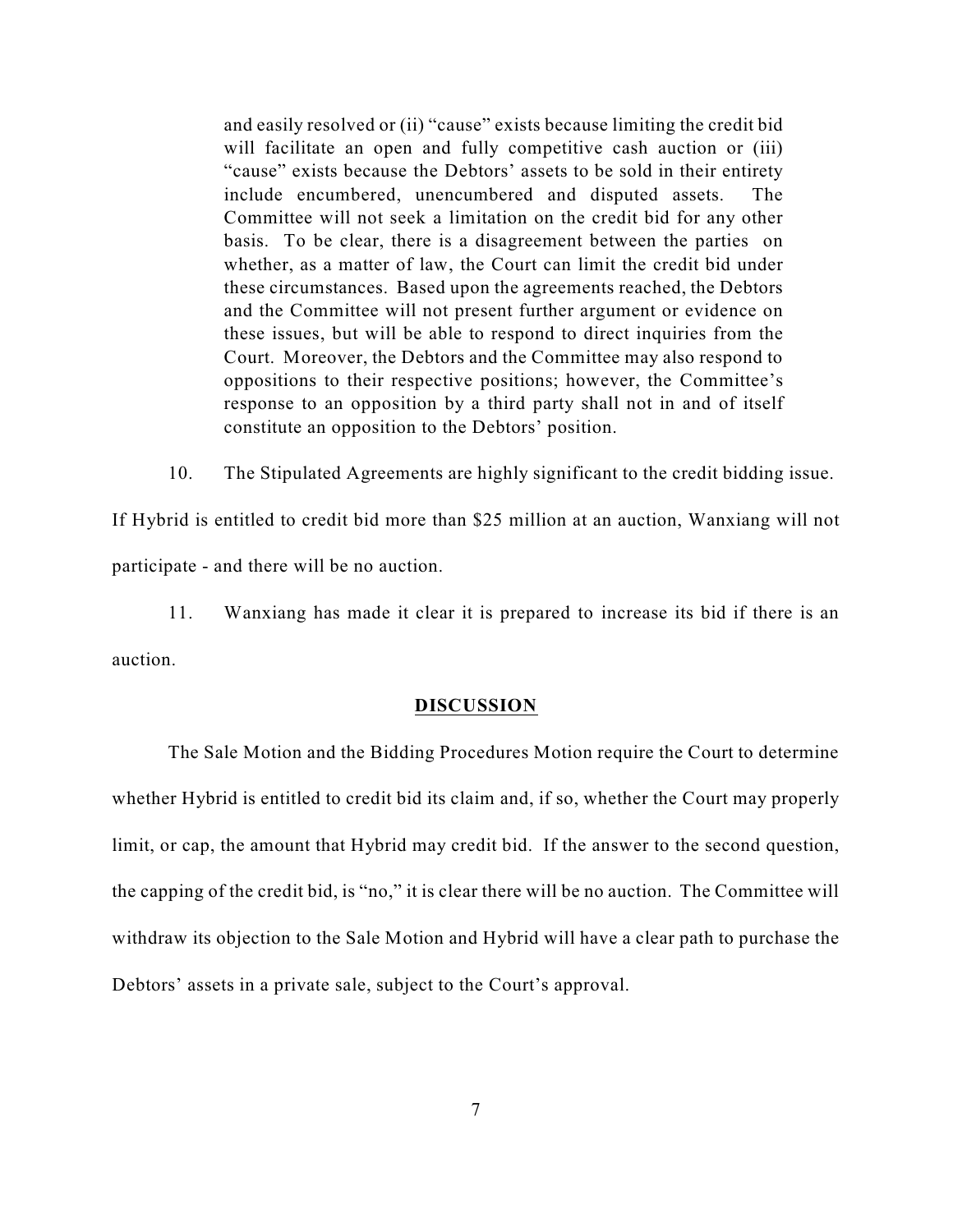It is beyond peradventure that a secured creditor is entitled to credit bid its allowed

claim. 11 U.S.C. § 363(k) provides that:

(k) At a sale under subsection (b) of this section of property that is subject to a lien that secures an allowed claim, unless the court for cause orders otherwise the holder of such claim may bid at such sale, and, if the holder of such claim purchases such property, such holder may offset such claim against the purchase price of such property.

*See Radlax Gateway Hotel, LLC v. Amalgamated Bank*, 132 S.Ct. 2065 (2012); *In re*

*Philadelphia Newspapers, LLC*, 599 F.3d 298 (3d Cir. 2010). Hybrid paid \$25 million for

its claim. It will be entitled to credit bid. The only question is: in what amount.<sup>2</sup>

The law is equally clear, as Section 363(k) provides, that the Court may "for cause

order[] otherwise." *In Philadelphia Newspapers*, the Third Circuit Court of Appeals captured

the law as follows:

As an initial matter, the Code plainly contemplates situations in which assets encumbered by liens are sold without affording secured lenders the right to credit bid. The most obvious example arises in the text of  $\S 363(k)$ , under which the right to credit bid is not absolute. A secured lender has the right to credit bid "unless the court for cause orders otherwise." 11 U.S.C. § 363(k). In a variety of cases where a debtor seeks to sell assets pursuant to § 363(b), courts have denied secured lenders the right to bid their credit. *See In re Aloha Airlines*, No. 08-00337, 2009 WL 1371950, at \*8 (Bankr.D.Hawaii May 14, 2009) (determining that "cause exists to deny the credit bid" under § 363(k); *Greenblatt v. Steinberg*, 339 B.R. 458, 463 (N.D.Ill.2006) (holding the "bankruptcy court did not err in refusing to allow [a secured creditor] to credit bid"); *In re Antaeus Technical Servs., Inc.*, 345 B.R. 556, 565 (Bankr.W.D.Va.2005) (denying the right to credit bid to facilitate "fully competitive" cash auction); *In re Theroux*, 169 B.R.

 $2$  The Committee argues Hybrid should not be permitted to credit bid at all, or in any event no more than the \$25 million it paid for the \$168.5 million claim Hybrid purchased from DOE. Hybrid insists on credit bidding \$75 million.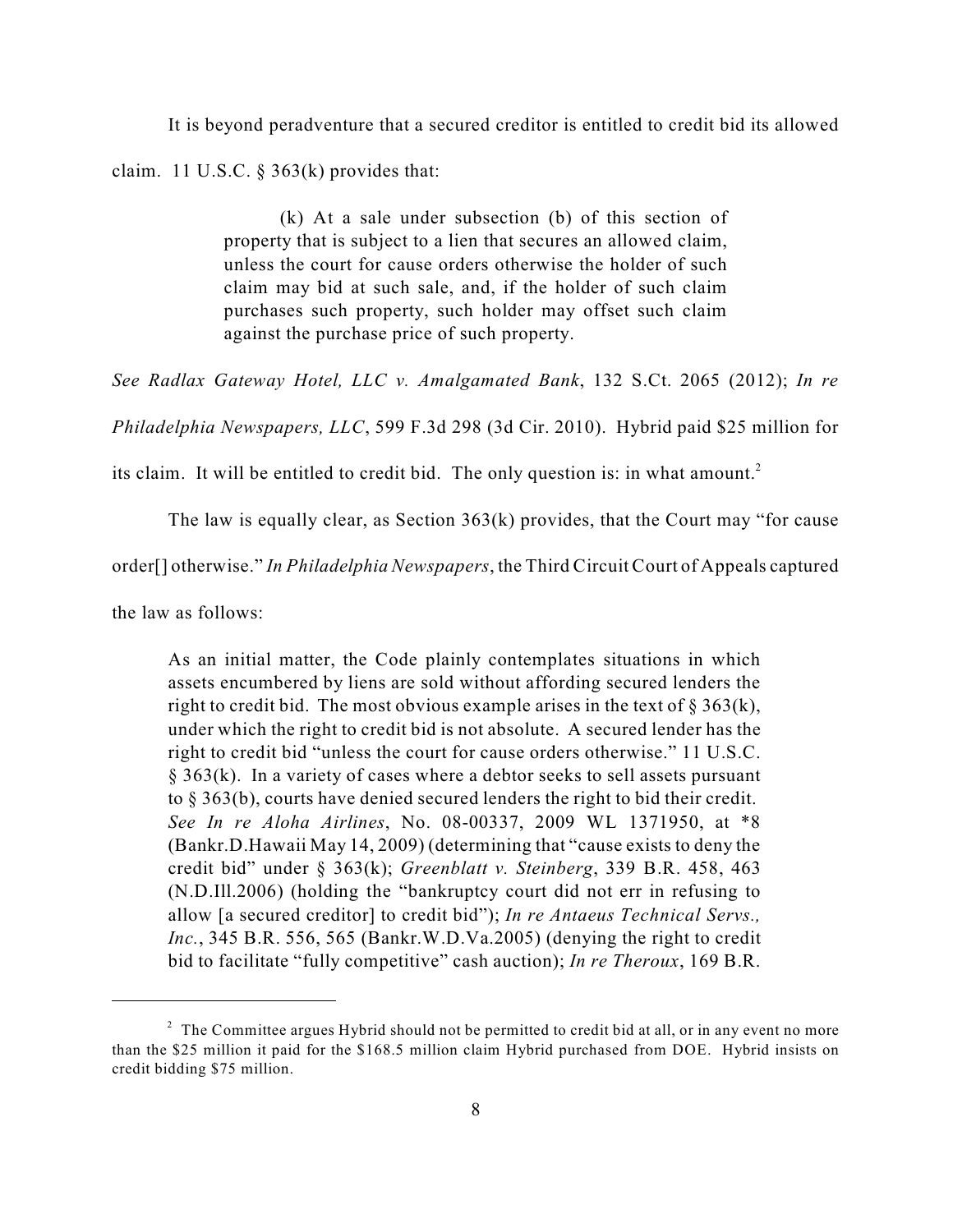498, 499 n. 3 (Bankr.D.R.I.1994) (noting that 'there is no absolute entitlement to credit bid").<sup>FN14</sup>

> FN14. The Lenders argue that the "for cause" exemption under § 363(k) is limited to situations in which as secured creditor has engaged in inequitable conduct. That argument has no basis in the statute. A court may deny a lender the right to credit bid in the interest of any policy advanced by the Code, such as to ensure the success of the reorganization or to foster a competitive bidding environment. *See*, *e.g.*, 3 Collier on Bankruptcy 363.09[1] ("the Court might [deny credit bidding] if permitting the lienholder to bid would chill the bidding process.").

## *Philadelphia Newspapers*, 599 F.3d at 315-16.

The evidence in this case is express and unrebutted that there will be no bidding - not just the chilling of bidding - if the Court does not limit the credit bid. The Committee, which strongly opposes any credit bidding by Hybrid, will abandon its opposition to the Sale Motion if there is no auction - and there will be no auction if the credit bid is not capped. It is through the Committee's efforts that Wanxiang is now prepared to bid. Waxiang is also prepared to increase its offer in an auction.

Wanxiang is a highly attractive and capable participant. Wanxiang recently purchased in bankruptcy, through an auction, certain assets of A123 Systems<sup>3</sup> for almost \$300 million, most importantly, the primary component of the Fisker electric cars, which is the lithium ion battery. This means that Wanxiang has a vested interest in purchasing Fisker.

Thus, the "for cause" basis upon which the Court is limiting Hybrid's credit bid is that bidding will not only be chilled without the cap; bidding will be frozen.

The bankruptcy case is *In re B456 Systems, Inc. (f/k/a A123 Systems, Inc)*, Case No. 12-12859 3 (Bankr.D.Del. 2013)(KJC). The Sale Order is at Docket No. 640.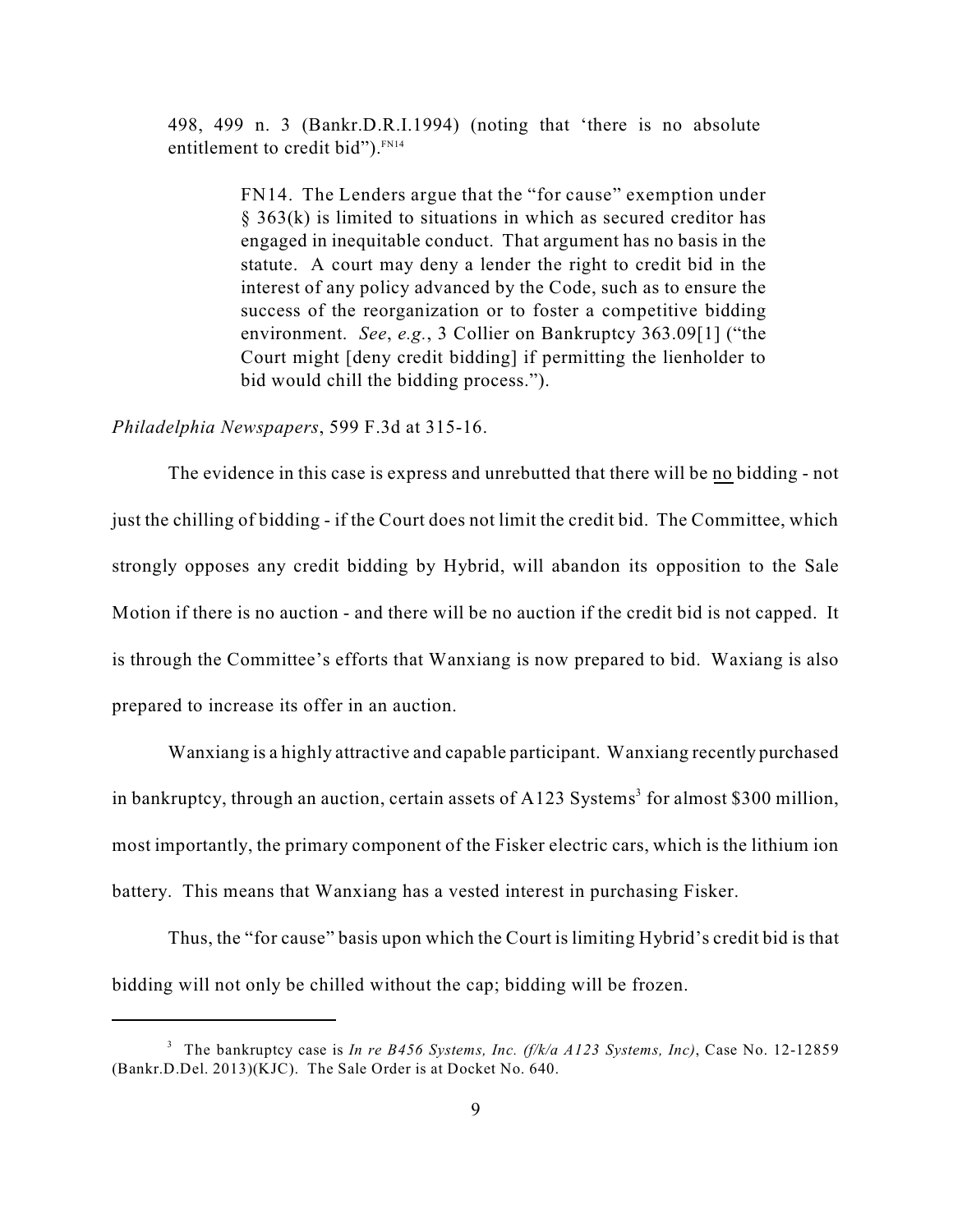Hybrid if unchecked of its purchase, might well have frozen out other suitors for Fisker's assets. Debtors filed these cases on Friday, November 22, 2013, a mere three business days before the Thanksgiving holiday, and insisted that the Sale Motion and confirmation hearings occur not later than January 3, 2014, i.e., immediately after the New Year holiday<sup>4</sup>. The schedule therefore allowed only 24 business days for parties to challenge the Sale Motion and even less time for the Committee, which was not appointed until December 5, 2013, to represent the interests of unsecured creditors. Neither Debtors nor Hybrid, when the Court asked, ever provided the Court with a satisfactory reason why the sale of the non-operating Debtors required such speed. Nor did Debtors or Hybrid respond to the Court's repeated admonition that the timing of the Sale Motion was troublesome. It is the Court's view that Hybrid's rush to purchase and to persist in such effort is inconsistent with the notions of fairness in the bankruptcy process. The Fisker failure has damaged too many people, companies and taxpayers to permit Hybrid to short-circuit the bankruptcy process.

Finally, the Committee has raised concerns that the amount of Hybrid's secured claim is uncertain. In their Stipulated Agreements, the Debtors and the Committee agree that Hybrid's claim is partially secured, partially unsecured and of uncertain status for the remainder. Hybrid argues that under case law in this Circuit, Hybrid is yet entitled to credit bid its entire claim. Hybrid cites *In re Submicron Systems Corp*., 432 F.3d 448 (3d Cir.

<sup>&</sup>lt;sup>4</sup> It is now clear that Hybrid's "drop dead" date of January 3, 2014, was pure fabrication, designed to place maximum pressure on creditors and the Court. Today is January 17, 2014. Hybrid is still working to acquire Debtors' assets.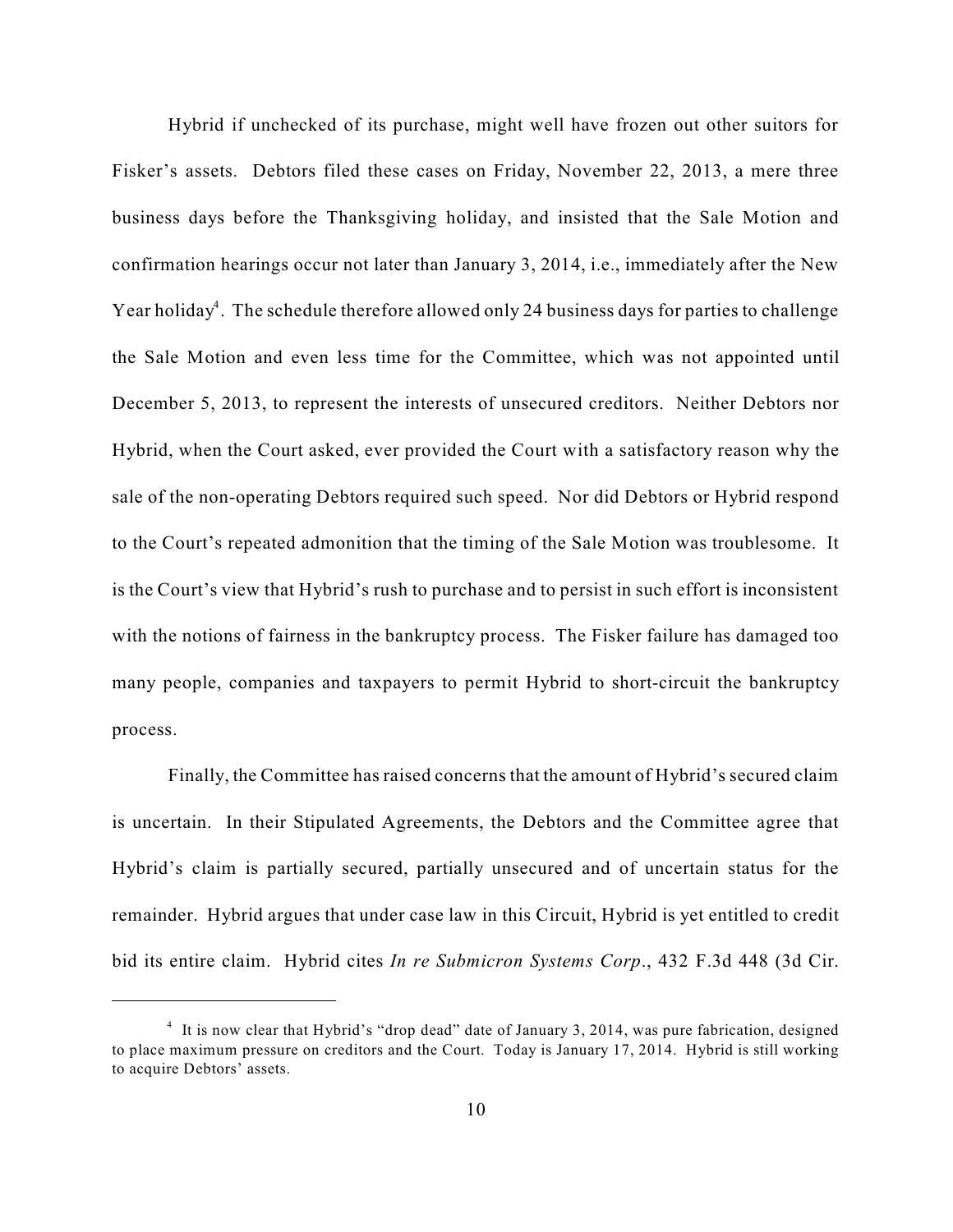2006). In *Submicron* the issue was not the classification of the claim but the value of the collateral the claim secured. The Court of Appeals held that although the secured debt had no actual/economic value, the secured creditor was nonetheless entitled to credit bid its entire secured claim. The *Submicron* facts are distinctly different than the facts here. In *Submicron* the classification of the claim to be credit bid was clear. The claim was secured, albeit the secured collateral was deficient as to the entirety of the claim. But here we do not yet know how much of Hybrid's claim is secured. The law leaves no doubt that the holder of a lien the validity of which has not been determined, as here, may not bid its lien. *In re Danfuskie Isl. Props., LLC*, 441 B.R. 60 (Bankr. D.S.C. 2010). *Submicron* addresses an allowed claim. No one knows how much of the claim Hybrid purchased from DOE will be *allowed* as a secured claim.

#### **CONCLUSION**

As discussed, the Court will limit, for cause, Hybrid's credit bid to \$25 million. To do otherwise would freeze bidding. Hybrid as the proposed sale purchaser insisted on an unfair process, i.e., a hurried process, and the validity of its secured status has not been determined. In reaching its decision, the Court has followed precedent. A decision to authorize an uncapped credit bid under the facts of this case would be unprecedented and unacceptable. An Order will issue.

Dated: January 17, 2014

KEVIN GROSS, U.S.B.J.